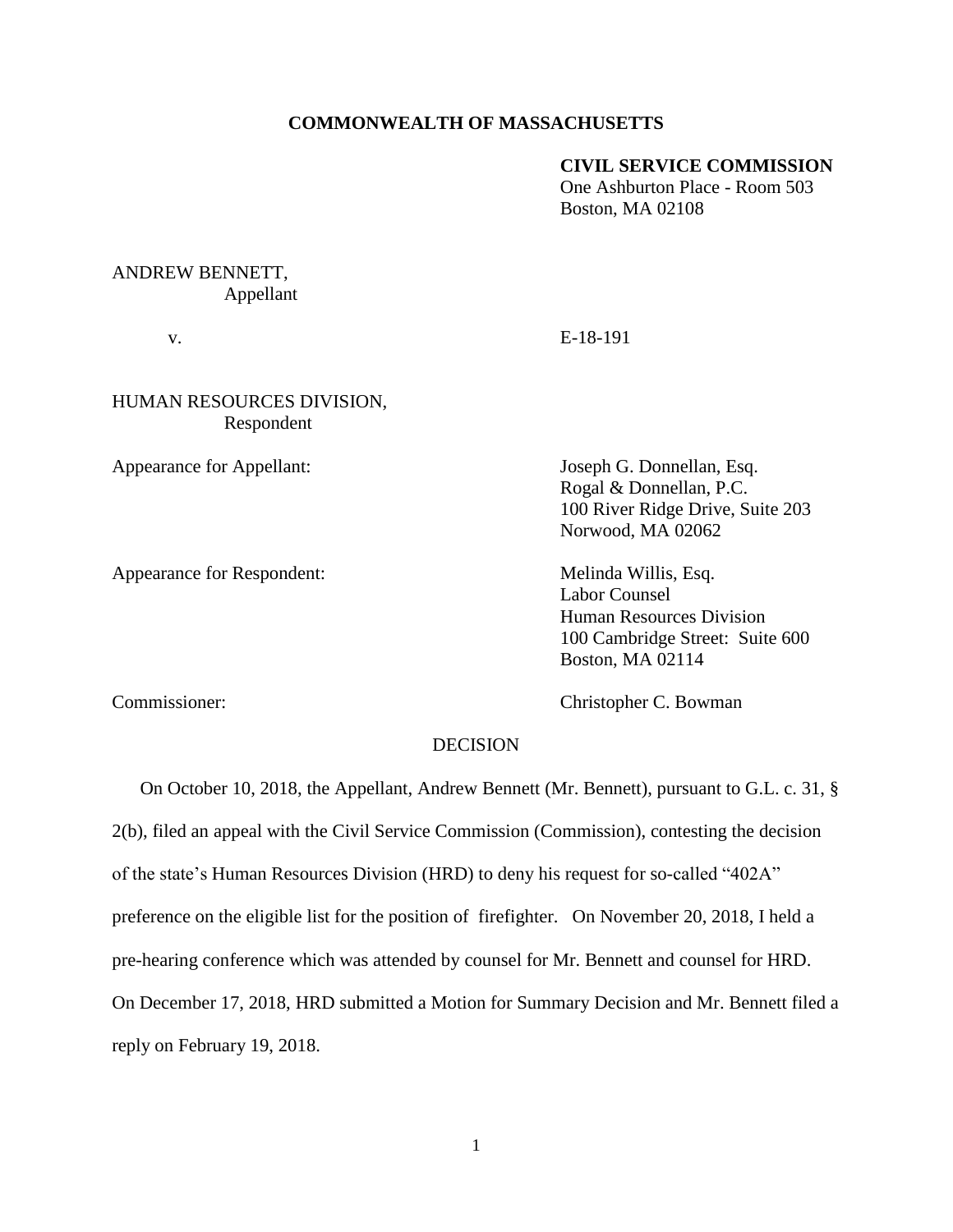The parties agree to the following:

- 1. Mr. Bennett took and passed a civil service examination for firefighter.
- 2. Mr. Bennett requested preferential treatment on the eligible list for firefighter pursuant to G.L. c. 31, § 26, as amended by Chapter 402A of the Acts of 1985.
- 3. In support of his request, Mr. Bennett submitted a copy of his birth certificate, a copy of his father, Lieutenant Barry M. Bennett's, death certificate, a copy of the Cambridge Fire Department documentation regarding the circumstances of his father's death on November 3, 2003, a copy of a report from the Public Safety Officers' Benefit Office Claim Determination, Mr. Bennett's written examination and ELPAAT passing notifications, and a letter from the Public Employee Retirement Administration Commission (PERAC) stating that the Appellant's mother, receives an Accidental Death Benefit in conformity with G.L. c. 32, § 100.
- 4. The documentation indicated that Lt. Bennett's line of duty injury was a "needle stick" that resulted in the transmission of Hepatitis C. Lt. Bennett sustained this injury while cleaning up ALS IV equipment at the hospital, after he responded to a medical emergency.
- 5. HRD denied the Appellant's 402A claim, because the aforementioned documentation indicated that his father's death "did not occur as a result of an accident while responding to a fire or while at the scene of a fire."

### *Applicable Standard of Review*

 Pursuant to G.L. c. 31 § 2(b), the Commission has the power to hear and decide appeals from those persons aggrieved by the actions or inactions of HRD. A person is only aggrieved when "a decision, action, or failure to act on the part of the administrator was in violation of this chapter,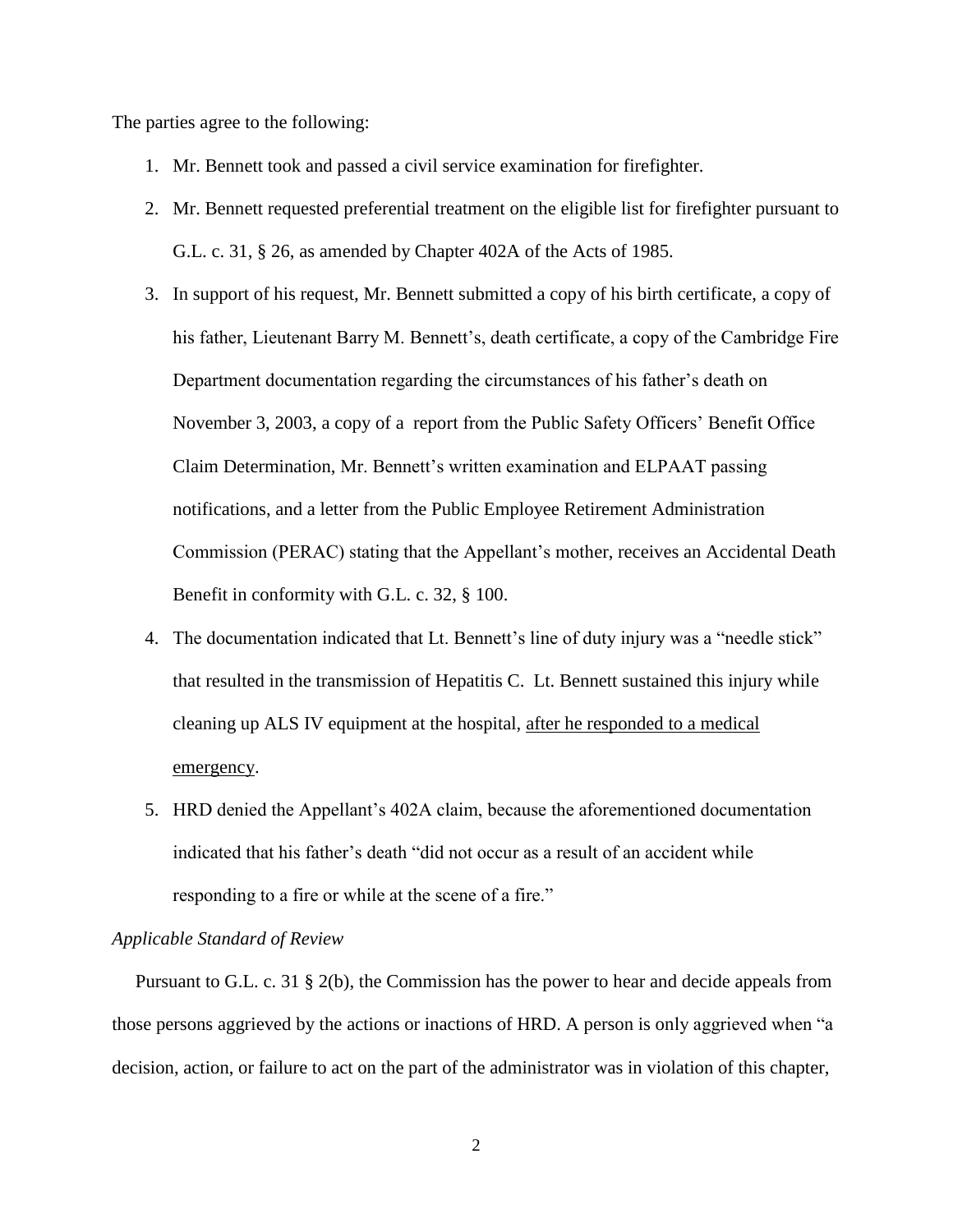the rules or basic merit principles promulgated thereunder, and … such person's rights were

abridged, denied, or prejudiced in such a manner as to cause actual harm to the person's

employment status."

The Appellant seeks preferential placement on the relevant eligibility list pursuant to G.L. c.

31, §26, which states in relevant part:

Notwithstanding any other provisions of this chapter or of any law, a son or daughter of a firefighter or a police officer who passes the required written and physical examination for entrance to the...fire service...shall have his or her name placed in the first position on the eligible list… for appointment to such fire or police service if...in the case of a firefighter, such firefighter while in the performance of his duties and as the result of an accident while responding to an alarm **of fire** or while at the scene **of a fire** was killed or sustained injuries which resulted in his death… For the purposes of determining the order of persons on eligible lists pursuant to this section, the presumptions created by section ninety-four, ninety-four A and ninety-four B of chapter thirty-two, shall not be applicable to the death or disablement of any firefighter or police officer whose son or daughter is eligible for appointment.

#### *Analysis*

 Neither party argues that the accident which caused the death of the Appellant's father occurred while responding to *an alarm of fire* or at the scene *of a fire*. Rather, the nature of the call for service that day was a call for *medical* services and there was no fire at the scene. While the Appellant appears to make strong arguments why the statute should be amended to include such incidents in regard to 402A benefits, the Commission cannot ignore the plain language of the statute which limits such benefits to children of parents who die in the line of duty *while responding to an alarm of fire or at the scene of a fire*.

#### *Conclusion*

The Appellant's appeal under Docket No. E-18-191 is hereby *dismissed*.